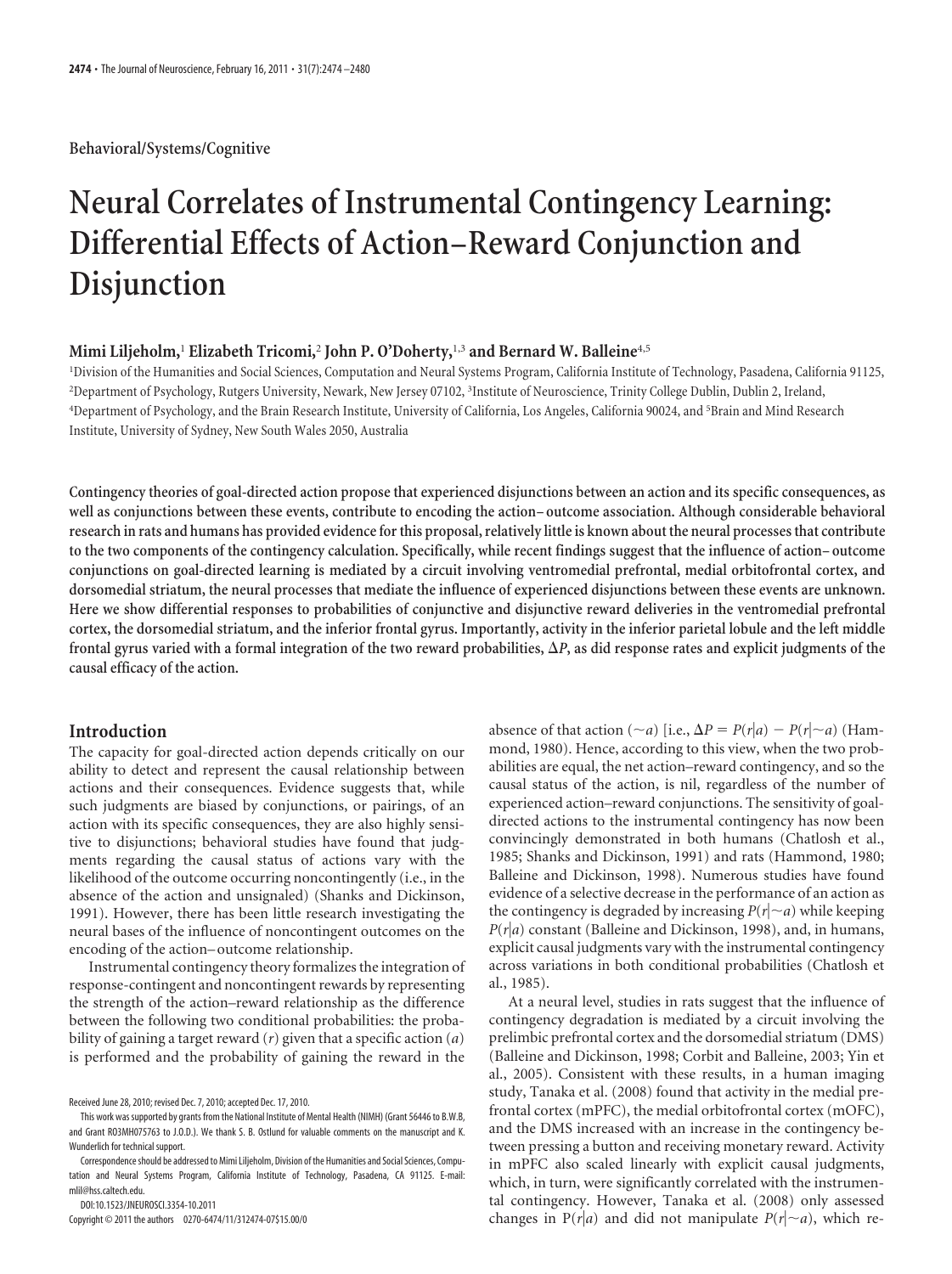Table 1. Programmed conditional probabilities and the resulting  $\Delta P$  for each of the six blocks making up a session with  $P$ ( $r \sim$ a) specified per second

| <b>Blocks</b>      |      |                                                                        | ς                                                                | 4    |                                        | 6    |
|--------------------|------|------------------------------------------------------------------------|------------------------------------------------------------------|------|----------------------------------------|------|
| P(r a)             | 0.00 | 0.06                                                                   | 0.12                                                             | 0.18 | 0.18                                   | 0.18 |
| $P(r \sim a)$      | 0.00 | 0.00                                                                   | 0.00                                                             | 0.06 | 0.12                                   | 0.18 |
| DP                 | 0.00 | 0.06                                                                   | 0.12                                                             | 0.12 | 0.06                                   | 0.00 |
| Mean $P(r a)$      | 0(0) |                                                                        | $0.06(0.05)$ $0.12(0.04)$ $0.17(0.08)$ $0.18(0.10)$ $0.18(0.15)$ |      |                                        |      |
| Mean $P(r \sim a)$ | 0(0) | 0(0)                                                                   | 0(0)                                                             |      | $0.05(0.06)$ $0.12(0.10)$ $0.15(0.13)$ |      |
| Mean CJ            |      | 9.1 (14.0) 24.6 (23.7) 35.7 (25.3) 38.8 (25.7) 32.1 (30.7) 30.1 (27.1) |                                                                  |      |                                        |      |

Rows 1–3 show the values of the programmed conditional probabilities (i.e., probability of reward, *r,* given the presence vs absence of the action) and the resulting  $\Delta P$ , for each of the six blocks making up a session with  $P(r \sim a)$ specified per second. Rows 4 and 5 show the mean experienced conditional probabilities respectively, while row 6 shows mean causal judgment (CJ) (SD).



Figure 1. Illustration of the task structure. *a*, A block within a session, corresponding to a column in Table 1. Each block consisted of three 30s respond intervals, one baseline interval, and two experimental intervals corresponding to one of the conditions listed in Table 1 (see text). The response intervals were interleaved with three 20 s rest intervals. Causal ratings were collected at the end of the block. *b*, Example of events within a respond interval. Each event triggered the display of a yellow square, which remained on the screen for 250 ms for nonrewarded key presses and for 1 s for reward deliveries. Response-contingent rewards were delivered immediately upon pressing the key. In addition, a running total of the amount of money earned within a block was continuously displayed in the upper right corner of the screen (data not shown in figure).

mained constant (at zero) across conditions. Thus, it is unknown how activity in these areas relates to the representation of noncontingent reward probabilities and their integration with response-contingent ones.

The goal of the current study was, therefore, to assess the neural basis of contingency detection in humans sampling across a broad contingency space in which we systematically varied both conditional probabilities,  $P(r|a)$  and  $P(r|\sim a)$ , across blocks of training. Together with changes in neural activation, we assessed the effects of these manipulations behaviorally, both on changes in performance and in explicit causal judgment.

## **Materials and Methods**

*Subjects.* Nineteen healthy right-handed volunteers ( $25 \pm 4$  years old, 8) females) participated in the study. The volunteers were preassessed to exclude those with a previous history of neurological or psychiatric illness. All subjects gave informed consent, and the study was approved by the Institutional Review Board of the California Institute of Technology.

*Experimental procedures.* At the beginning of the experiment, subjects were informed that they would be given the opportunity to earn a 25 cent reward by pressing a key but that, while they were free to press the key as often as they liked, each press would cost them 1 cent. They were further instructed that the relationship between pressing the key and receiving the 25 cent reward would vary across blocks and that, in some blocks, the 25 cent reward might be delivered in the absence of a response. To ensure some familiarity with the task, subjects completed a single 80 s training block, in which  $P(r|a)$  equaled 0.18 and  $P(r|\sim a)$  equaled 0 (i.e.,  $\Delta p =$ 0.18), before they entered the scanner.

Once in the scanner, each subject was presented with six different contingency conditions; the values of the two conditional probabilities for each of these conditions are listed in Table 1, together with the resulting  $\Delta P$  (rows 1–3). Due to methodological constraints imposed by the functional magnetic resonance imaging (fMRI) method, each block of training was divided into three 30 s "respond" intervals, during which responding was unconstrained, interleaved with three 20 s "rest" intervals, during which subjects were instructed to not respond (Fig. 1). To ensure sufficient sampling of the response in each condition, and to avoid any carryover of response suppression from low-contingency blocks, the

first respond interval in each block, henceforth the baseline interval, always had the same, relatively high, contingency as that used during prescanning practice (i.e.,  $\Delta p = 0.18$ ). The subsequent two respond intervals within a block, henceforth the experimental intervals, shared one of the condition-specific contingencies shown in Table 1. For each subject, the entire set of six contingency blocks was presented in each of three sessions, separated by a 5 min break during which the subject remained in the scanner, with the order of the blocks randomized within sessions. Our task included a cost for responding to encourage subjects to regulate their performance according to the instrumental contingency.

Each time the participant pressed the key or received a reward, a yellow fractal appeared. For nonrewarded responses, the duration of this fractal was 250 ms, whereas, whenever a reward was delivered, the yellow fractal remained on the screen for 1 s, together with a depiction of a quarter and the text "Reward, You Win!" (Fig. 1). While the yellow fractal, and associated information, was displayed, no other events were generated; consequently, these brief periods imposed a constraint on how closely a noncontingent reward could occur to a response, in addition to the time bin used to implement  $P(r|\sim a)$ . Finally, throughout each response interval, a running total of cents accumulated within the block was dis-

played in the top right corner of the screen.

The default time bin for generating noncontingent rewards was 1000 ms; however, this time bin was modified for each subject based on the average rate of responding. Specifically, for each subject and in each session, the time bin in each block, except the first, was equal to the average inter-response interval in the previous block, as long as this bin was not 500 or 2000 ms, in which case the default of 1000 ms was used. Although in some cases this generated experienced reward probabilities that deviated substantially from programmed ones, it ensured that even subjects who responded at very high rates received noncontingent rewards. In addition to our primary behavioral measure of response rate, judgments of the causal relationship between pressing the key and receiving the 25 cent reward were collected at the end of each block, on a scale ranging from 0 (pressing the key never caused the reward to occur) to 100 (pressing the key always caused the reward to occur).

*Imaging procedures.* A 3 tesla scanner (MAGNETOM Trio; Siemens) was used to acquire structural T1-weighted images and T2\*-weighted echo-planar images (repetition time  $= 2.65$  s; echo time  $= 30$  ms; flip angle = 90°; 45 transverse slices; matrix =  $64 \times 64$ ; field of view = 192 mm; thickness =  $3$  mm; slice gap =  $0$  mm) blood-oxygen-leveldependent (BOLD) contrast. To recover signal loss from dropout in the mOFC (O'Doherty et al., 2002), each horizontal section was acquired at 30° to the anterior commissure–posterior commissure axis.

*Behavioral data analysis.* The conditional probabilities acted as parameters for a software probability generator and, consequently, the actual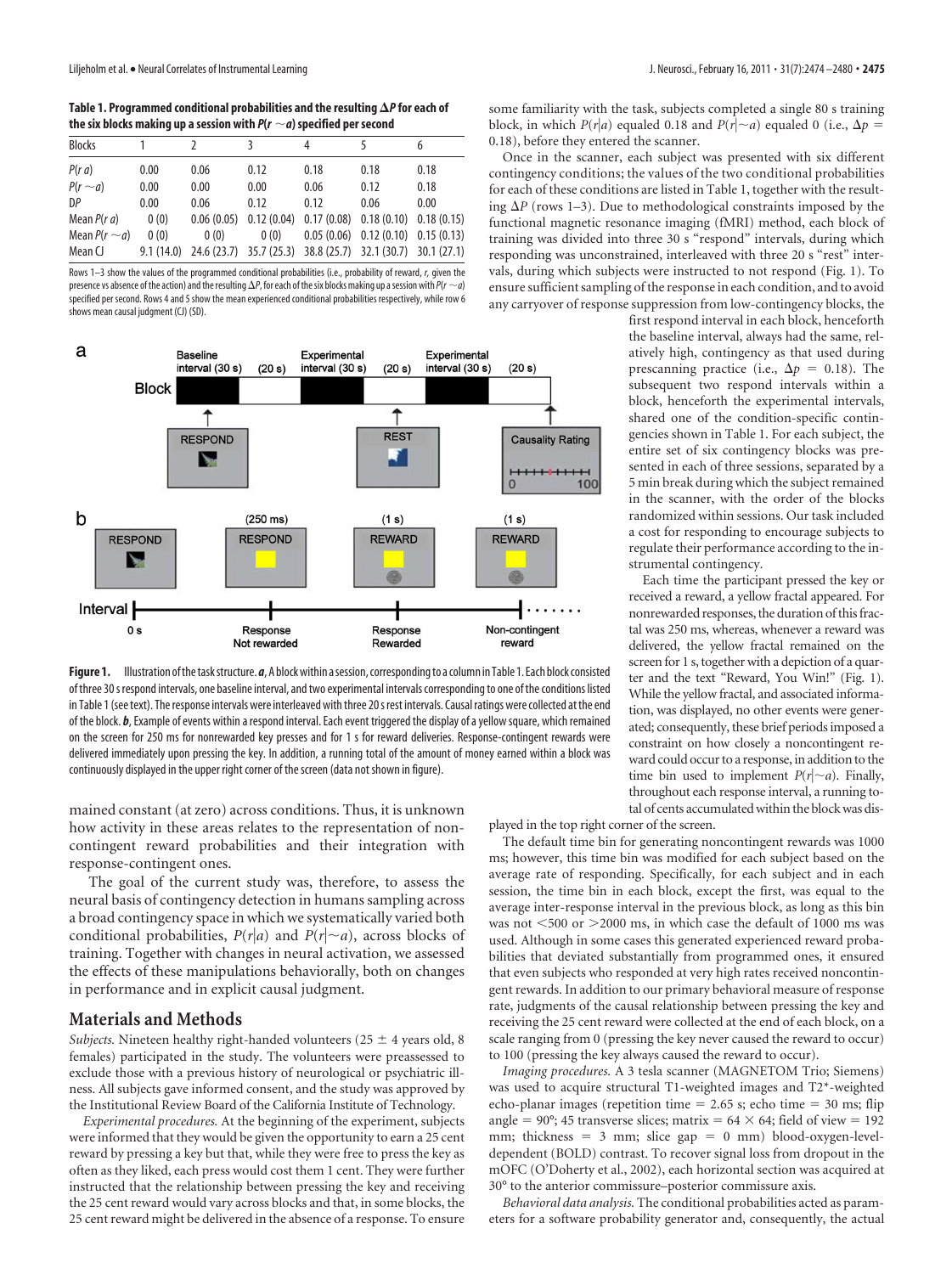values of  $P(r|a)$  and  $P(r|\sim a)$  sometimes deviated from those listed in Table 1. To equate temporal assumptions across subjects and sessions, we specified a sampling period of 1 s, coding each of the relevant events (i.e., responses, response-contingent rewards, and noncontingent rewards) as either present or absent in each such period. We then computed  $\Delta P$ based on the resulting event frequencies, collapsing across the two experimental intervals making up each block. Response rates associated with these objective contingency values were computed as presses per second, correcting for the time consumed by reward-deliveries (i.e., 1 s per reward). Finally, the six blocks were ranked according to  $\Delta P$  values, and response rates and causal ratings for the ranked blocks were entered into a contingency  $\times$  session repeated-measures ANOVA. For a more finegrained analysis, we also computed contingencies and response rates for each 10 s period, across blocks and sessions, and assessed the correlation between these variables for each subject.

*Imaging data analysis.* Image processing and statistical analyses were performed using SPM5 (http://www.fil.ion.ucl.ac.uk/spm). The first four volumes of images were discarded to avoid T1 equilibrium effects. All remaining volumes were corrected for differences in slice acquisition, realigned to the first volume, spatially normalized to the Montreal Neurological Institute (MNI) echo-planar imaging template, and spatially smoothed with a Gaussian kernel (8 mm, full width at half-maximum). We used a high-pass filter with cutoff at 128 s. Our imaging analysis focused on the following two basic questions: (1) is there a neural signal that maps onto the instrumental contingency across variations in both conjunctive and disjunctive reward probabilities?; and (2) are the two components of the contingency correlated with distinct patterns of neural activity? Following Tanaka et al. (2008) to assess changes in neural activity over time as a function of local fluctuations in the relevant variables, we constructed two sets of subject-specific fMRI design matrices, each with an onset regressor modeling a BOLD response over 10 s periods. In one model, the two conditional probabilities, computed for each period, were entered as parametric modulators, and in the other  $\Delta P$  was entered as a single modulator. In both models, response rates and reward deliveries associated with each 10 s period were convolved with a canonical hemodynamic response function and entered, without orthogonalization, as regressors of no interest together with six additional regressors accounting for the residual effects of head motion. All regressors of interest were convolved with a canonical hemodynamic response function. Group-level random-effects statistics were generated by entering contrasts of parameter estimates for the different modulators into a betweensubjects analysis.

Small volume corrections (SVCs) were performed on three a priori regions of interest using a 10 mm sphere; the center coordinates were obtained by averaging across several studies (Table 2). All of these areas have been identified in highly relevant studies assessing goal-directed instrumental action-selection, as follows: (1) medial orbitofrontal cortex  $(x, y, z = 3, 33, -19)$ ; (2) medial prefrontal cortex  $(x, y, z = 7, 51, -5)$ (O'Doherty et al., 2003; Hampton et al., 2006; Valentin et al., 2007; Tanaka et al., 2008; Gläscher et al., 2009); and (3) right (*x*, *y*, *z* = 13, 11, 11) and left  $(x, y, z = -9, 7, 4)$  caudate nucleus  $(CN)$   $(O'Doherty et al.,$ 2003; Tricomi et al., 2004; Tanaka et al., 2008). All other areas were reported at  $p < 0.05$ , using cluster size thresholding (CST) to adjust for multiple comparisons (Forman et al., 1995). Monte Carlo simulations, implemented by the Analysis of Functional NeuroImaging AlphaSim program, were used to determine cluster size and significance. Using an individual voxel probability threshold of  $p = 0.001$  indicated that using a minimum cluster size of 134 MNI-transformed voxels resulted in an overall significance of  $p < 0.05$ .

To separate effects due to the processing of conditional probabilities from those reflecting encoding of  $\Delta P$ , we conducted an exclusion analysis, masking the contrasts of conditional probabilities with the  $\Delta P$  contrast; specifically, with a positive contrast for  $P(r|a)$  and a negative contrast for  $P(r|\sim a)$ . Because this analysis involves accepting the null hypothesis that neural activity does not correlate with  $\Delta P$ , we used a very liberal threshold of 0.1 for these masking contrasts.

To eliminate nonindependence bias for plots of parameter estimates, a leave-one-subject-out (LOSO) (Esterman et al., 2010) approach was used in which 19 general linear models (GLMs) were run with one subject

|  | Table 2. Coordinates for ROIs |  |  |
|--|-------------------------------|--|--|
|--|-------------------------------|--|--|

| <b>ROI</b>        | <i>x</i> , y, z | References              |
|-------------------|-----------------|-------------------------|
| Ventromedial PFC  |                 |                         |
| Medial OFC        | $-2, 30, -20$   | Tanaka et al. (2008)    |
|                   | $-6, 24, -21$   | Glaescher et al. (2009) |
|                   | $9.27. -12$     |                         |
|                   | $-3.36, -24$    | Valentin et al (2007)   |
|                   | $12, 36, -18$   | O'Doherty et al. (2003) |
|                   | $9, 42, -12$    |                         |
|                   | $0, 33, -24$    | Hampton et al (2006)    |
| <b>Medial PFC</b> | $-6, 52, -10$   | Tanaka et al. (2008)    |
|                   | $3, 54, -3$     | Glaescher et al. (2009) |
|                   | $6, 30, -9$     |                         |
|                   | $24, 45, -6$    | Valentin et al (2007)   |
|                   | 9,66,6          | O'Doherty et al. (2003) |
|                   | $6.57 - 6$      | Hampton et al (2006)    |
| Caudate nucleus   |                 |                         |
| Right CN          | 6, 10, 20       | Tanaka et al. (2008)    |
|                   | 9, 16, 4        | Tricomi et al. (2004)   |
|                   | 21, 0, 18       | O'Doherty et al. (2003) |
|                   | 15, 18, 3       |                         |
| Left CN           | $-12, 11, 8$    | Tricomi et al. (2004)   |
|                   | $-6, 3, 0$      | O'Doherty et al. (2003) |

#### **Table 3. Coordinates and significance levels for contrasts**

|                                         | <b>MNI</b> coordinates |              |       |         |
|-----------------------------------------|------------------------|--------------|-------|---------|
| Region                                  | Χ                      | у            | Z     | p value |
| Negative correlation with $\Delta P$    |                        |              |       |         |
| Left SPL                                | $-42$                  | $-51$        | 57    | $*$     |
| Left IPL                                | $-51$                  | $-54$        | 18    | $*$     |
| MFG                                     | $-27$                  | $\mathbf{0}$ | 54    | ¥       |
| Positive correlation with $P(r \sim a)$ |                        |              |       |         |
| Left MFG                                | $-48$                  | 21           | 36    | $*$     |
| <b>Right MFG</b>                        | 45                     | 24           | 33    | $*$     |
| <b>Medial FG</b>                        | 6                      | 24           | 54    | $*$     |
| Right pSTG                              | 54                     | $-39$        | 15    | $*$     |
| <b>Right IPL</b>                        | 54                     | $-60$        | 48    | $*$     |
| Left pCN                                | -9                     | $\Omega$     | 15    | ¥       |
| <b>Red Nucleus</b>                      | 3                      | $-24$        | $-3$  | $*$     |
| Lingual Gyrus                           | $-6$                   | $-84$        | $-6$  | ∗       |
| <b>Right IFG</b>                        | 27                     | 24           | $-12$ | $*$     |
| Positive correlation with P(r a)        |                        |              |       |         |
| Right mPFC                              | 12                     | 57           | -6    | $**$    |
| Right aCN                               | 15                     | 9            | 15    | **      |

pSTG, Posterior superior temporal gyrus.  $*p < 0.05$ , CST;  $**p < 0.05$ , SVC.

left out in each and with each GLM defining the voxel cluster for the subject that was left out. The relevant local maxima were then used to extract  $\beta$  weights for a range of modulator values for each subject and session, and these were averaged to plot overall effect sizes. Extreme modulator values for which  $>$  70% of data points were missing ( $\le$   $-$  0.5 and  $>0.5$  for the contingency modulator, and  $>0.5$  for the two conditional probabilities) were excluded from the plots.

## **Results**

### **Behavioral results**

The mean causal ratings and mean objective conditional probabilities (based on actually experienced event frequencies) are shown for each programmed condition in Table 1. Note that, for conditions across which  $P(r|\sim a)$  varies while  $P(r|a)$  remains constant and high, mean ratings also remain high and relatively unchanged, suggesting a bias toward  $P(r|a)$ . However, these mean causal ratings more likely reflect individual differences in the objective variable values. Specifically, objective values of *P*(*ra*) and  $P(r|\sim a)$  in individual blocks differed substantially from the mean objective values computed across subjects and sessions, as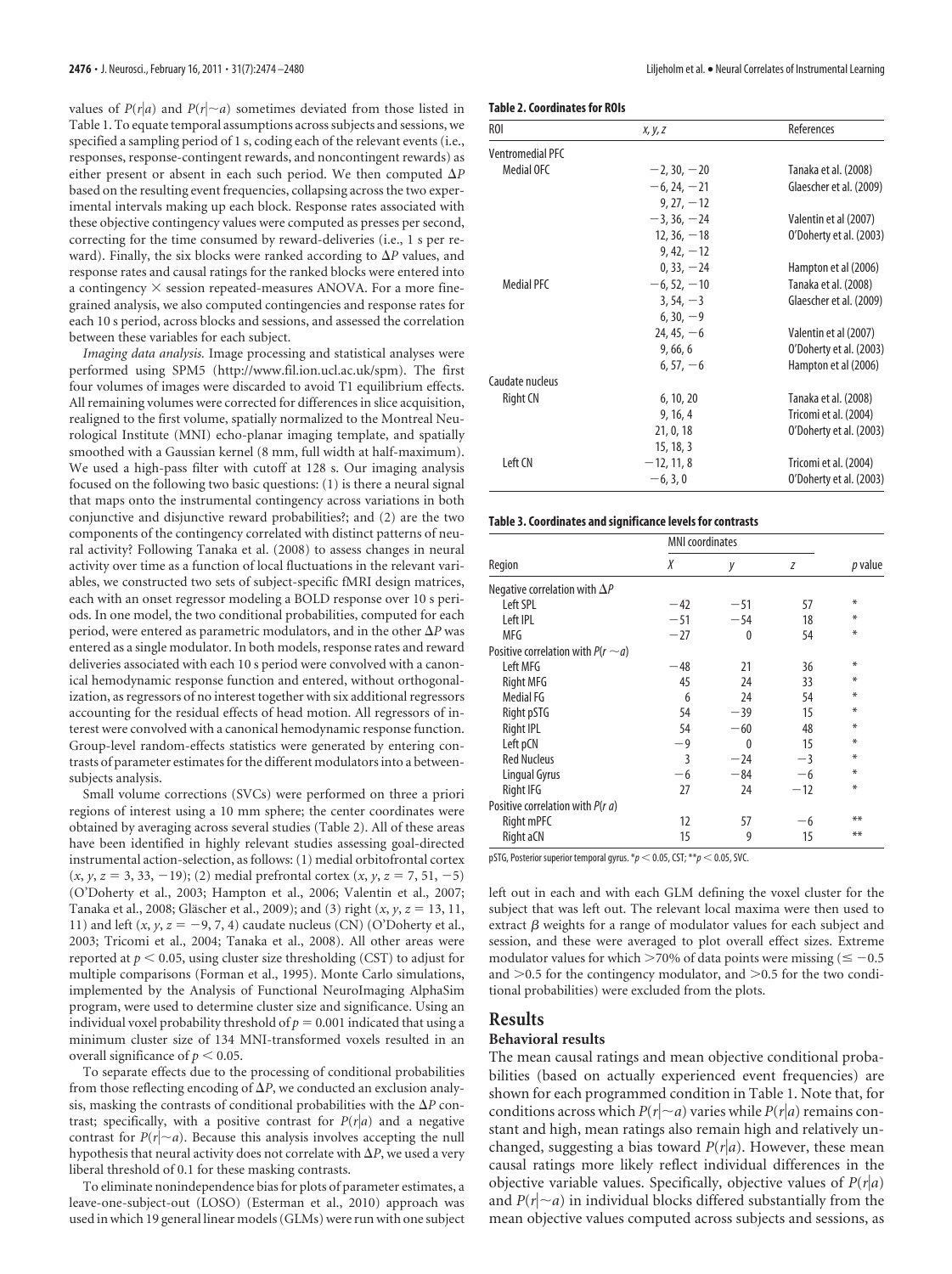

**Figure 2.** Mean presses per second (top) and mean causal ratings (bottom) across blocks sorted in descending order by objective contingency. Blocks were sorted separately for each subject and session before the mean contingency was computed. Thus, while all subjects experienced one block in each session for which both objective conditional probabilities (and consequently contingency) were zero, the position of this block in the descending order of objective contingency values varied across subjects and sessions, resulting in a nonzero mean for each block listed on the *x*-axis. Frror bar  $=$  SFM.

well as from the programmed values. Furthermore, while large deviations in the objective values sometimes resulted in negative contingencies, the rating scale did not allow participants to indicate a preventive causal relationship, thus biasing judgments in a positive direction. Consistent with this interpretation, when mean causal ratings were computed solely based on blocks in which both objective conditional probabilities were close to the programmed values (within a 0.05 deviation), mean ratings equaled 46.2, 32.5, and 18.8, respectively, for the conditions listed in columns 4 to 6 of Table 1, suggesting a much stronger influence of  $P(r|\sim a)$ . All of our statistical analyses, and all subsequently reported descriptive statistics, are based on objective, rather than programmed, variable values.

As can be seen in the top panel of Figure 2, mean response rates clearly decrease with a decrease in mean objective contingency ( $F_{(1,18)} = 38.8$ ,  $p < 0.001$ ). Simple contrasts revealed that all differences between adjacent contingency levels were significant ( $p < 0.05$ ), except for that between the second and third levels ( $p = 0.07$ ). The mean response rate and mean objective contingency for the baseline intervals were both high (1.4 and 0.22, respectively) relative to those in the majority of experimental conditions. Comparable results were observed with respect to the explicit causal judgments (Fig. 2, bottom), which also decreased linearly as a function of objective contingency  $(F_{(1,18)})$ 47.5,  $p < 0.001$ ), with all differences between adjacent contingency levels reaching significance ( $p < 0.05$ ), except for that between the first and second levels ( $p = 0.20$ ). There was no significant effect of session, nor any significant interactions, for either response rates or causal judgments (all  $F$  values  $\leq 1.0$ ). The mean difference, across subjects and sessions, between the two experimental intervals within each block was 0.32 with an SD of 0.36. Notably, such variations in response rate were likely due to the fact that the experienced contingency also varied across these two intervals; indeed, differences in response rates across the intervals within a block were highly correlated, across subjects and sessions, with concomitant differences in contingency ( $p <$ 0.001). Finally, the correlations between  $\Delta P$  and response rates, computed across 10 s bins for each subject, were highly significant for the vast majority of subjects ( $p < 0.001$  for 16 of 19 subjects;  $p < 0.05$  for 2 of the remaining 3 subjects). In summary, our results replicate those of Shanks and Dickinson (1991) and Chatlosh et al. (1985); both response rates and explicit causal judgments showed a systematic decline with a decrease in objective contingency.

#### **Imaging results:**  $\Delta P$

Coordinates and significance levels for all contrasts assessing parametric modulation are shown in Table 3. We first tested for areas showing changes in activity related to the instrumental contingency. Our results indicated that three distinct areas tracked contingency values: the left middle frontal gyrus and the left superior and inferior parietal lobules. Interestingly, we found that activity in these areas correlated negatively with this parametric modulator (CST, all  $p$  values  $\leq$  0.05) (Fig. 3*a*,*b*), such that their activity was greatest when subjects experienced low (including negative) contingencies and was weakest when subjects experienced high contingences. Bilateral activity was seen in all three areas at an uncorrected threshold of 0.005. No voxels survived our statistical threshold for the reverse contrast, testing for areas in which activity correlated positively with contingency.

#### **Imaging results: conditional probabilities**

We next tested for areas showing changes in activity related to  $P(r|\sim a)$  and found significant responses throughout the lateral frontal cortex bilaterally, the medial frontal cortex, the right posterior superior temporal gyrus, the right posterior intraparietal sulcus, and the left posterior caudate (Levitt et al., 2002) (CST, all  $p$  values  $\leq 0.05$ ). Activity emerged bilaterally in all of these areas, except for that in the posterior caudate nucleus, at an uncorrected threshold of 0.005. Activity also emerged in the medial prefrontal cortex  $[(x, y, z = 12, 42, 3)]$ , although this did not quite reach significance ( $p < 0.001$ , uncorrected). Moreover, only the effects found in the right inferior frontal cortex (IFG) and the left posterior CN (pCN) survived masking with an exclusive, negative contrast for  $\Delta P$ , thresholded at 0.1, suggesting that activity in these areas is specific to a representation of  $P(r|\!\!\sim\! a)$  (Fig. 4*a*). To rule out overall reward rate as the source of observed neural activity, we also conducted an additional analysis in which we included this variable in the design matrix and found that the significant effects still emerged at the corrected threshold of 0.05. The test for areas showing changes in activity related to  $P(r|a)$ revealed significant effects in the right mPFC (SVC,  $p < 0.05$ ) and the right anterior CN (aCN) (SVC,  $p < 0.05$ ). An uncorrected threshold of 0.005 did not render these effects bilateral, and only the effects found in the caudate survived masking with an exclusive positive contrast for  $\Delta P$ , again thresholded at 0.1 (Fig. 4*b*).

#### **Imaging results: additional region-of-interest analyses**

To further assess the effects found for  $\Delta P$  in the inferior parietal lobule, we anatomically defined this region, in each hemisphere, using WFU PickAtlas (Maldjian et al., 2003). We then used Mars-Bar (Brett et al., 2002) to perform region-of-interest (ROI) anal-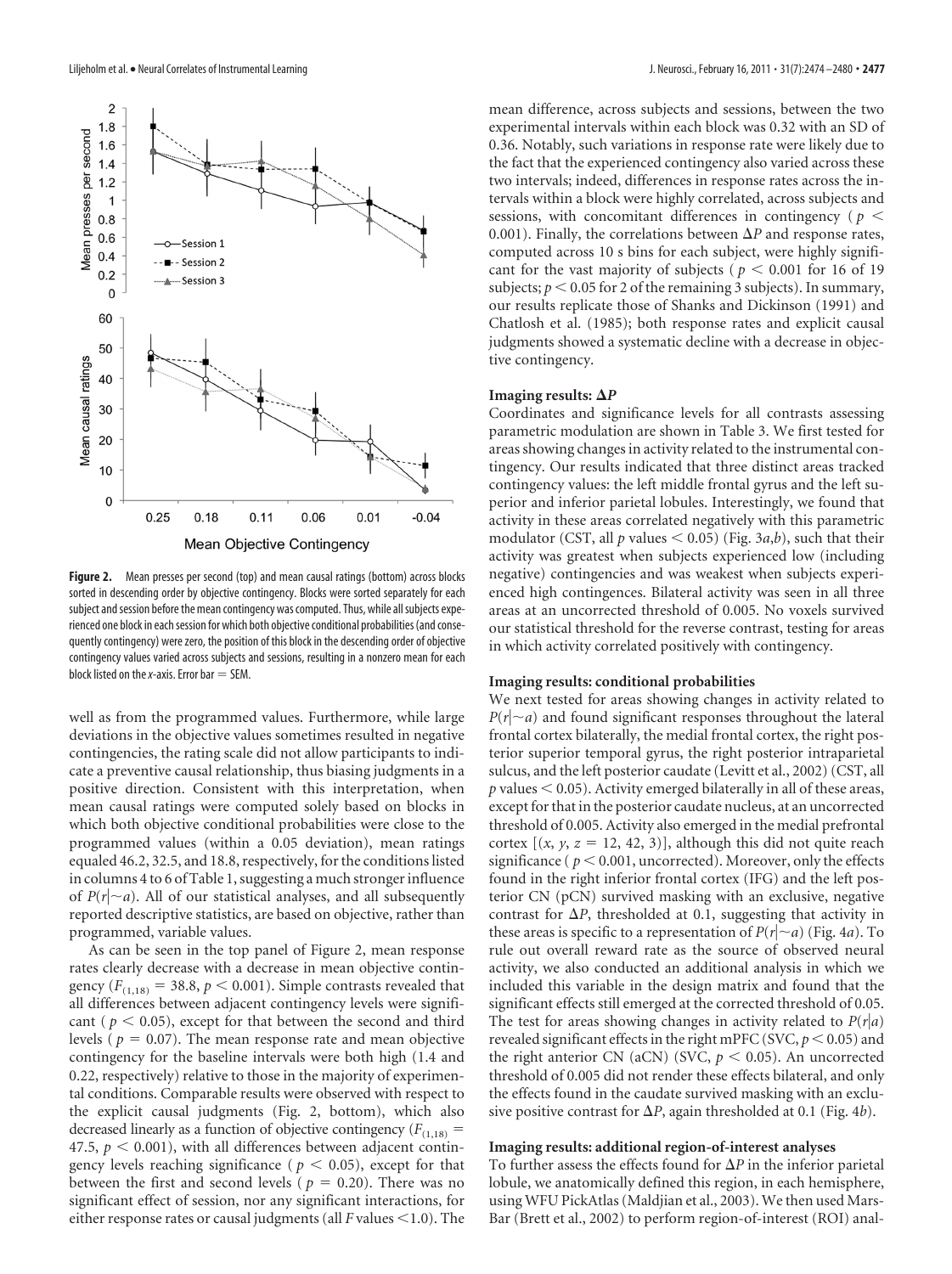yses of a (low-high) contrast and found significant effects in both the left and right inferior parietal lobules (IPLs) (both *p* values  $< 0.05$ ), confirming our previous finding that activity in this area decreases as the contingency increases. We also performed ROI analyses contrasting high with low values for the two conditional probabilities within our caudate ROIs, as well as within an ROI defined across the ventromedial prefrontal cortex (vmPFC) (consisting of the mOFC and adjacent mPFC regions defined in Table 2). For  $P(r|\sim a)$ , these analyses yielded significant effects in the left caudate nucleus ( $p < 0.05$ ). For  $P(r|a)$ , we found significant effects in both the left and right caudate, as well as in the vmPFC (all *p* values  $\leq 0.05$ ).

## **Discussion**

When trying to determine how effective an action is in producing some reward, it is important to consider the following two conditional probabilities: the probability that the action is followed by that reward,  $P(r|a)$ ; and the probability that the reward occurs in the absence of that action,  $P(r|\sim a)$ . The behavioral influence of both response-contingent and noncontingent rewards on free operant responding has been convincingly demonstrated in both humans and rats, and has been central to claims about the role of causal knowledge in the performance of goal-directed actions (Balleine and Dickinson, 1998). However, while there has been extensive research on the neural processes underlying the influence of response-contingent rewards on action selection, what we know about the neural bases of processing noncontingent rewards and their integration with response-contingent ones is limited to the results of a relatively small body of studies in rodents (Yin et al.,

2005). The current study used fMRI to investigate the neural substrates of action– outcome contingency learning in humans, with a focus on identifying areas responsible for integrating information about response-contingent and noncontingent reward probabilities. Consistent with previous results (e.g., Tanaka et al., 2008), we found that neural activity in the vmPFC and the right aCN encoded the probability with which an action would be followed by reward. In contrast, information about the probability of noncontingent reward was processed by two separate neural circuits: activity in the IFG and the left pCN was found to vary with the probability of receiving reward in the absence of any action. Finally, activity in the inferior and superior parietal lobules (I/SPLs) and the middle frontal gyrus (MFG) varied with instrumental contingency, a formal integration of the two reward probabilities, as did response rates and subjective causal judgments.

Our finding that neural activity in the right aCN and mPFC varied with the probability of response-contingent reward deliv-



Figure 3. Activation related to instrumental contingency. *a*, *b*, Voxels showing significant negative correlation with the instrumental contingency were found in the left MFG (*x*, *y*, *z* = -30, 3, 57; *p* < 0.05, corrected) (*a*), and the SPL (*x*, *y*, *z* = -42, -51, 57;  $p$  < 0.05, corrected) and IPL ( $x, y, z = -51, -57, 18; p < 0.05$ , corrected) (**b**). Bar plots show mean  $\beta$ s (  $y$ -axes) estimated at each LOSO peak voxel and averaged across subjects and sessions. The first two rows on the bottom*x*-axis list the boundaries of the range of contingency values for each bin, with the top row indicating the lower boundary and the bottom row indicating the upper, inclusive boundary. The third and fourth rows list the mean experienced values for the two conditional probabilities respectively in each bin. Error bar  $=$  SEM.

ery,  $P(r|a)$ , is consistent with that of Tanaka et al. (2008) and supports the suggestion that these structures are functionally homologous to the rodent DMS and prelimbic cortex, respectively (Balleine and O'Doherty, 2009). Notably, the mPFC effects did not survive masking by the contingency contrast, suggesting that, rather than just encoding  $P(r|a)$ , this area might contribute to contingency computations; indeed, activity in mPFC was also found for  $P(r|\sim a)$ , albeit below our threshold for statistical significance. Additional evidence for a role of mPFC in reward integration comes from studies showing that activity this area correlates with the average value of distinct stimuli (Wunderlich et al., 2010), with the subjective valuation of delayed rewards (Kable and Glimcher, 2007), and with the relative decision value between monetary and social rewards (Smith et al., 2010).

We also found that activity in the left pCN, but not the aCN, varied with the probability of noncontingent rewards, indicating that distinct striatal areas may support estimation of the respec-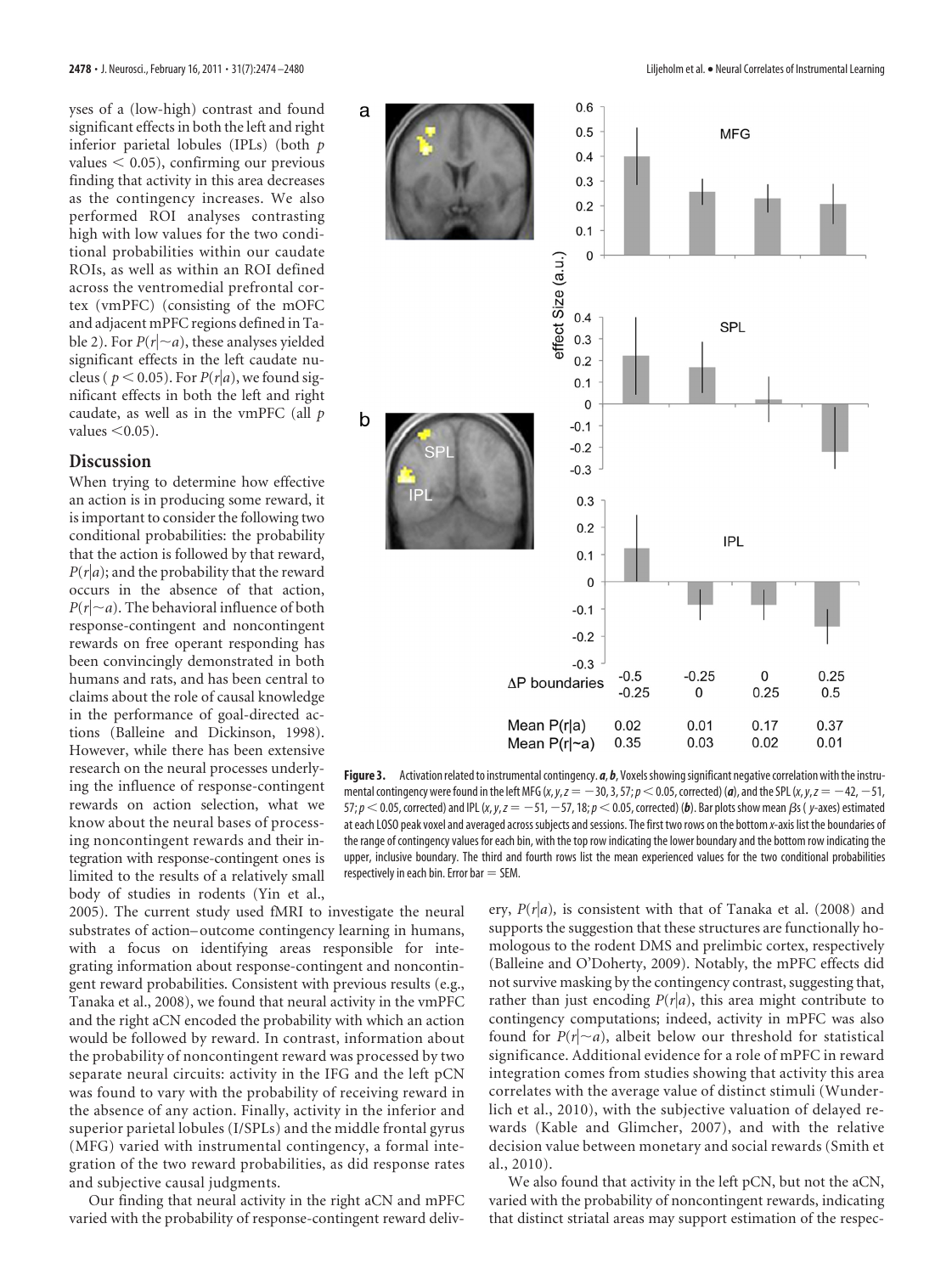

**Figure 4.** Activations related to the two conditional probabilities.  $a$ , Results from a contrast testing for modulation by  $P(r| \sim a)$ with exclusive masking by the negative contrast for  $\Delta P$ . Effects were found in the left posterior caudate (*x*, *y*, *z* = -9, 0, 12; *p* < 0.05, CST) and the IFG  $(x, y, z = 42, 18, 12)$ ;  $p < 0.05$ , corrected). *b*, Results from a contrast testing for modulation by  $P(r|a)$ , with exclusive masking by the positive contrast for  $\Delta P$ . Significant activation was found in the right anterior caudate (*x*, *y*, *z* = 15, 9, 15;  $p < 0.05$ ) SVC with a 10 mm sphere centered at 6, 10, and 21 (Tanaka et al., 2008). Significant activation was also found in the vmPFC  $(x, y, z = 12, 57, -6; p < 0.05)$  SVC with a 10 mm sphere centered at 6, 57, and  $-6$  (Hampton et al., 2006)], but this did not survive masking. Bar plots show mean  $\beta$ s (*y*-axes) estimated at each LOSO peak voxel and averaged across subjects and sessions for the range of modulator values listed on the bottom  $x$ -axes. Error bar  $=$  SEM.

tive reward probabilities. Importantly, a similar dissociation between anterior and posterior dorsomedial striatum has previously been demonstrated in rodents; Yin et al. (2005) found that inactivation of the posterior DMS abolished sensitivity to contingency degradation (i.e., to the delivery of noncontingent rewards) while inactivation of the anterior DMS had no effect. Likewise, Corbit and Janak (2010) found that the posterior DMS was critical for the acquisition of both response– outcome and stimulus– outcome relationships, while the anterior DMS appeared to be needed only for response– outcome encoding. The current results suggest that a comparable heterogeneity might exist along the anterior–posterior axis of the human caudate nucleus (i.e., across the head and body of the caudate), providing converging evidence for the proposal that brain systems responsible for the modulation of goal-directed actions based on variations in instrumental contingency are highly conserved across species (Balleine and O'Doherty, 2010). Consistent with previous work (Shanks and Dickinson, 1991), our behavioral results, depicted in Figure 2, show a clear decrease in response rates with a decrease in the difference between the probabilities of responsecontingent and noncontingent rewards (i.e., with instrumental contingency). To explore the neural basis of this response modulation, we tested for regions correlating with the local contingency computed over 10 s intervals. We found that activity increased with a decrease in contingency in the I/SPL and MFG. Although several recent neuroimaging studies have implicated the I/SPL and MFG in the representation of action–reward contingencies (Delgado et al., 2005; Schlund and Cataldo, 2005; Koch et al., 2008; Schlund and Ortu, 2010), they have primarily

explored the role of these areas in reward predictability. For example, Delgado et al. (2005) and Koch et al. (2008) found that activity in the IPL increased as the probability of being correct, and thus of reward, given one of two alternative actions decreased from 1.0 to 0.5 across stimulus conditions. They interpreted these results as reflecting a recruitment of areas responsible for controlled cognitive processes due to the decrease in reward predictability. Without additional assumptions, it is difficult to apply the concept of reward predictability to the distinction between response-contingent and noncontingent rewards that is the focus of the current study. Nonetheless, we note that this account fails to explain our finding that activity in the I/SPL appears to decrease as  $P(r|a)$  increased toward 0.5, while  $P(r|\sim a)$  remained relatively unchanged. In other words, that activity in these areas decreased with a decrease in the predictability of response-contingent reward (Fig. 3*b*, last two bars and bottom rows of the effect-size plots).

In the current task, the decision to respond or not is based on the relative probability of reward in the presence and the absence of the action. Note that this is akin to choosing between two alternative actions based on their respective reward probabilities; in both cases, an integration of distinct sources of information is re-

quired in order for optimal response strategies to develop. In a recent neurophysiology study, Seo et al. (2009) updated the individual values of two alternative actions using reinforcement learning theory (Sutton and Barto, 1998) and modeled the difference between action value functions as a decision variable in a free-choice task. Recording the activity of neurons in a subregion of the IPL (the lateral intraparietal cortex) in rhesus monkeys, they found that a substantial percentage of these neurons changed their activity according to the difference between the two action value functions. Interestingly, using a similar task but recording from the monkey striatum, Samejima et al. (2005) found that a greater number of striatal neurons were selective to reward expectancies associated with one but not the other action than were tuned to the difference between action values. To our knowledge, the current results provide the first simultaneous regions respectively. Further studies are needed to clarify the exact role of the implicated parietostriatal circuit in goal-directed action selection, and how it relates to the frontostriatal network that has been the focus of rodent lesion studies of instrumental contingency learning.

Although contingency computations are considered central to goal-directed learning, a couple of additional factors known to strongly influence instrumental performance likely contributed to the current findings. For example, it is possible that the immediacy of response-contingent reward delivery (i.e., the strong action–reward contiguity) used here played a role in the estimation of *P*(*ra*) (Shanks and Dickinson, 1991), and consequently in the observed correlation between this variable and activity in the anterior caudate. It is also important to note that instrumental